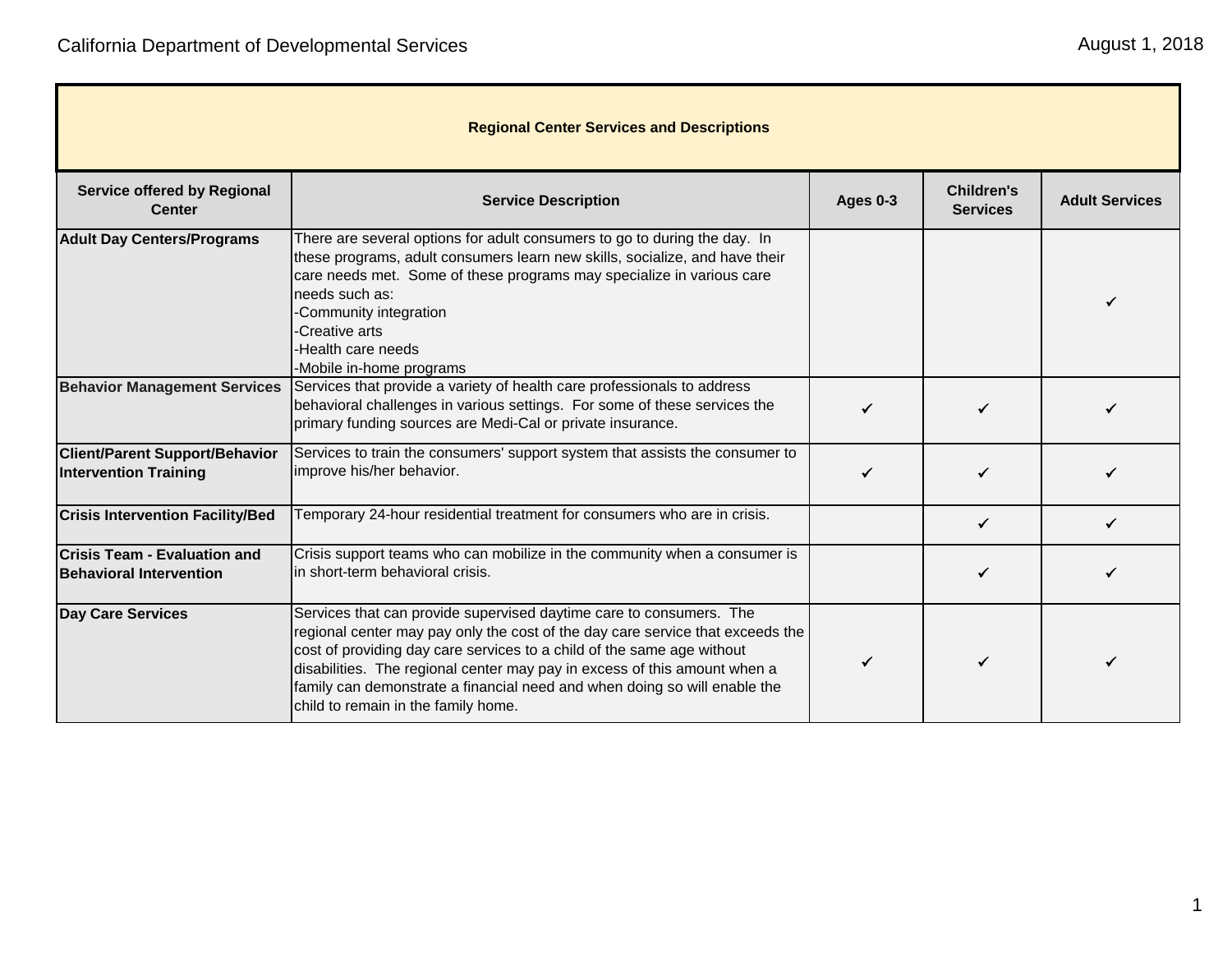| <b>Regional Center Services and Descriptions</b>              |                                                                                                                                                                                                                                                                                                                                                                                      |          |                                      |                       |
|---------------------------------------------------------------|--------------------------------------------------------------------------------------------------------------------------------------------------------------------------------------------------------------------------------------------------------------------------------------------------------------------------------------------------------------------------------------|----------|--------------------------------------|-----------------------|
| <b>Service offered by Regional</b><br><b>Center</b>           | <b>Service Description</b>                                                                                                                                                                                                                                                                                                                                                           | Ages 0-3 | <b>Children's</b><br><b>Services</b> | <b>Adult Services</b> |
| <b>Durable Medical Equipment</b>                              | Special medical equipment and medical related supplies for consumers'<br>medical care needs. These products may include the following:<br>-Diapers<br>-Eyewear and hearing supplies<br>-Mobility equipment such as walkers and wheelchairs<br>-Nutritional supplies<br>-Orthotics and prosthetics<br>-Positioning and adaptive equipment                                             |          |                                      |                       |
|                                                               | Early Start Therapeutic Services Services focused on the therapeutic needs of children ages 0-3 years.                                                                                                                                                                                                                                                                               | ✓        |                                      |                       |
| <b>Employment Programs</b>                                    | There are several services that focus in the areas of helping adult consumers<br>in obtaining employment. There are various levels of supports to meet<br>consumer's employment needs. Some of the employment services may<br>include the following:<br>-Day programs that offer employment and training<br>-Group-Focused Employment Services<br>Individualized Employment Services |          |                                      |                       |
| <b>Family Home Agency</b>                                     | Certified family homes where consumers reside. The family helps consumers<br>with day-to-day care needs and includes them in family activities.                                                                                                                                                                                                                                      |          |                                      |                       |
| <b>Foster Grandparent/Senior</b><br><b>Companion Programs</b> | The Foster Grandparent Program (FGP) connects school-age consumers with<br>a senior volunteer in a school setting. The Senior Companion Program<br>shares the same philosophy and goals as the FGP; however, Senior<br>Companions volunteer to mentor regional center consumers who are 21 years<br>of age or older.                                                                 |          |                                      |                       |
| <b>Health Care Facilities</b>                                 | Facilities that provide skilled nursing services and inpatient care to consumers<br>who would not be able to live on their own or in a care home due to the<br>severity of their care needs.                                                                                                                                                                                         |          |                                      |                       |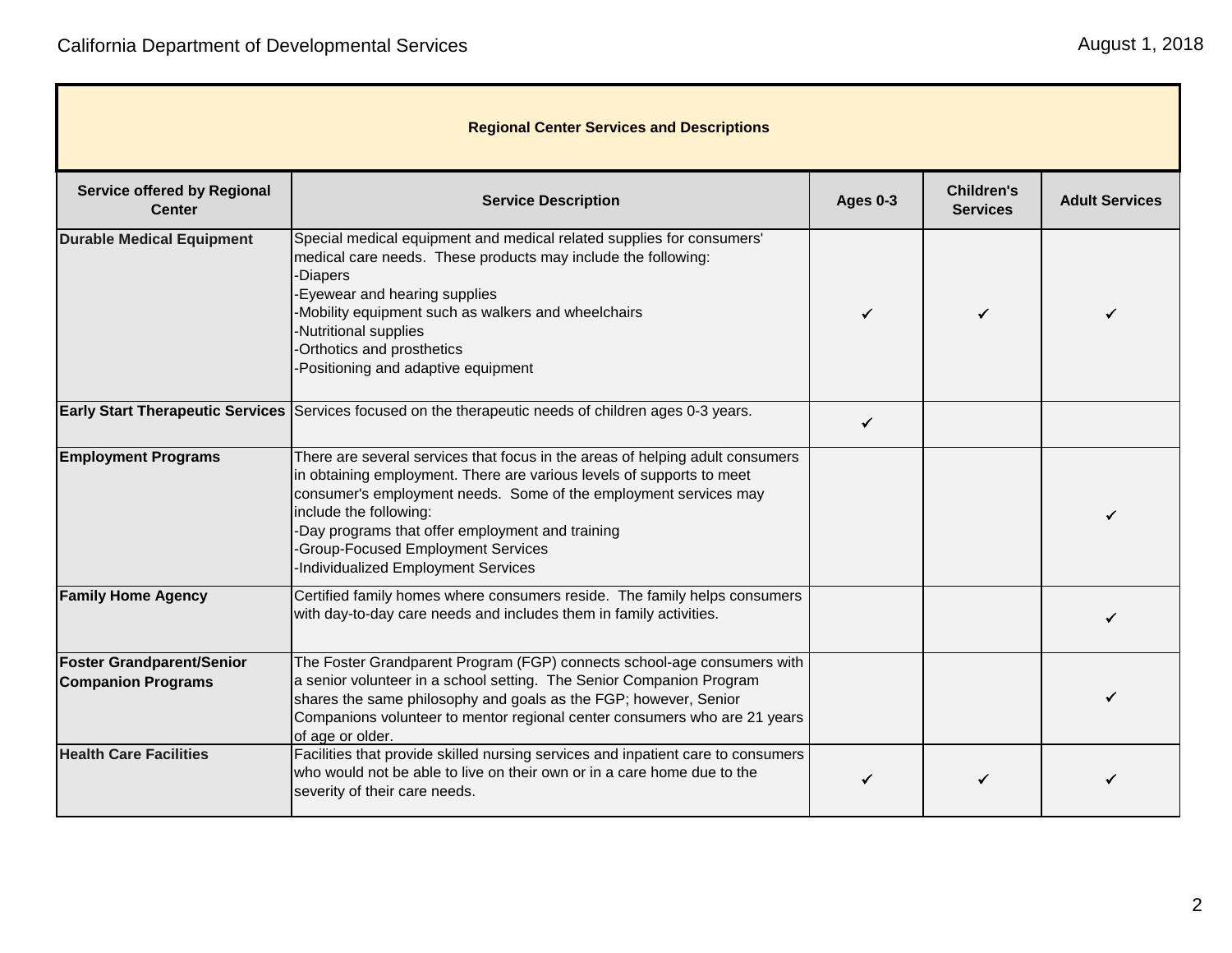п

| <b>Regional Center Services and Descriptions</b>    |                                                                                                                                                                                                                                                     |                 |                                      |                       |
|-----------------------------------------------------|-----------------------------------------------------------------------------------------------------------------------------------------------------------------------------------------------------------------------------------------------------|-----------------|--------------------------------------|-----------------------|
| <b>Service offered by Regional</b><br><b>Center</b> | <b>Service Description</b>                                                                                                                                                                                                                          | <b>Ages 0-3</b> | <b>Children's</b><br><b>Services</b> | <b>Adult Services</b> |
| <b>Home Health Supports</b>                         | Health care services provided in a consumer's home. These services may<br>include the following:<br>Chore services<br>-Home health aide<br>-Nursing services                                                                                        |                 |                                      |                       |
| <b>Housing Support Services</b>                     | Services may be provided to consumers to assist them with living on their<br>own. Some of these services may include:<br>-Accessibility Services<br>-Money Management<br>Parenting Support Services<br>Repair Services                              |                 |                                      |                       |
| <b>Increase</b><br><b>Community Access</b>          | Regional centers can help consumers become independent by learning how<br>to drive or help with modifying vehicles to fit their needs. Some of these<br>services may include:<br><b>Driver's Training Programs</b><br>Vehicle Modification Programs |                 |                                      |                       |
| <b>Independent Living Services</b>                  | Training for consumers to learn and improve home and community life skills.<br>Services may be provided in the consumer's home, family home or residential<br>facility.                                                                             |                 |                                      |                       |
| <b>Infant Development Services</b>                  | Services designed to aid in the developmental needs of children ages 0-5<br>years.                                                                                                                                                                  |                 |                                      |                       |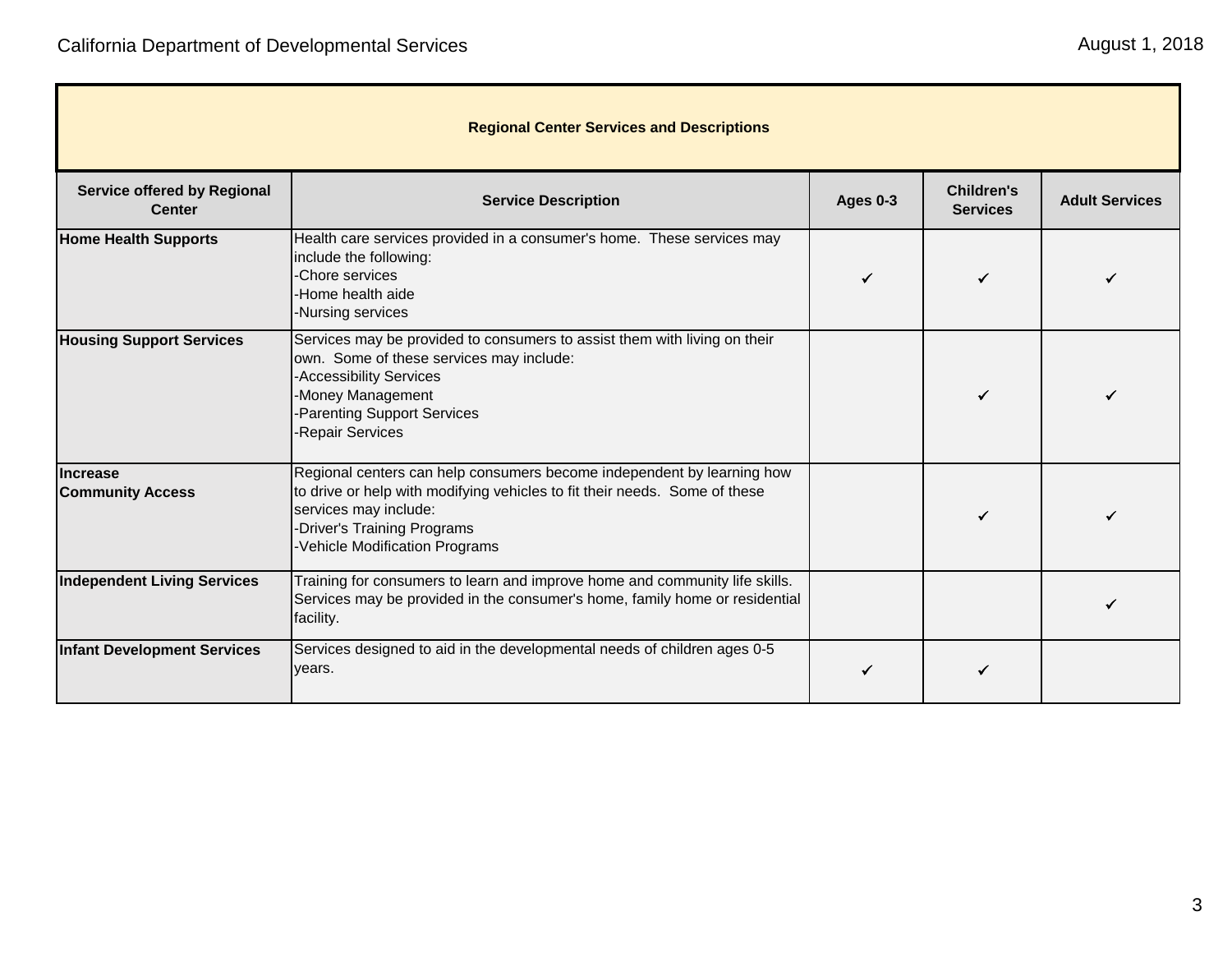T.

| <b>Regional Center Services and Descriptions</b>       |                                                                                                                                                                                                                                                                                                                                       |                 |                                      |                       |
|--------------------------------------------------------|---------------------------------------------------------------------------------------------------------------------------------------------------------------------------------------------------------------------------------------------------------------------------------------------------------------------------------------|-----------------|--------------------------------------|-----------------------|
| <b>Service offered by Regional</b><br><b>Center</b>    | <b>Service Description</b>                                                                                                                                                                                                                                                                                                            | <b>Ages 0-3</b> | <b>Children's</b><br><b>Services</b> | <b>Adult Services</b> |
| <b>Medical Specialists and</b><br><b>Professionals</b> | Regional centers contract with various medical professionals to aid in the<br>special healthcare needs of consumers. Some of these specialists may<br>include the following:<br>-Audiologists/Optometrists<br>-Dentists<br><b>Dietitians</b><br>-Genetic Counselors<br>Nurses-<br>-Psychologists/Psychiatrists<br>Surgeons/Physicians |                 |                                      |                       |
| <b>Mobility Training</b>                               | Services to help consumers learn to use public transportation in their<br>community. This can help increase independence in the community.                                                                                                                                                                                            |                 |                                      |                       |
| <b>Out-of-Home Respite Services</b>                    | Services that provide a break from the daily care needs of a consumer to their<br>family or caregiver. This respite occurs outside of the family home.                                                                                                                                                                                | ✓               |                                      |                       |
| <b>Parent Coordinated Services</b>                     | Special service that allows a consumer's parent or trusted community member<br>to coordinate services and staff to meet the care need of the consumer.<br>Some of these services may include:<br><b>Behavioral Supports</b><br>-Nursing<br>-Personal Care<br><b>Supported Living</b>                                                  |                 |                                      |                       |
| <b>Personal Emergency Response</b><br><b>System</b>    | Emergency support services for a consumer 24-hours per day in the event of<br>a medical or mental health crisis.                                                                                                                                                                                                                      |                 |                                      |                       |
| <b>Pharmaceutical Services</b>                         | Services that allow regional centers to purchase medications for consumers<br>when they are unable to access health care insurance.                                                                                                                                                                                                   |                 |                                      |                       |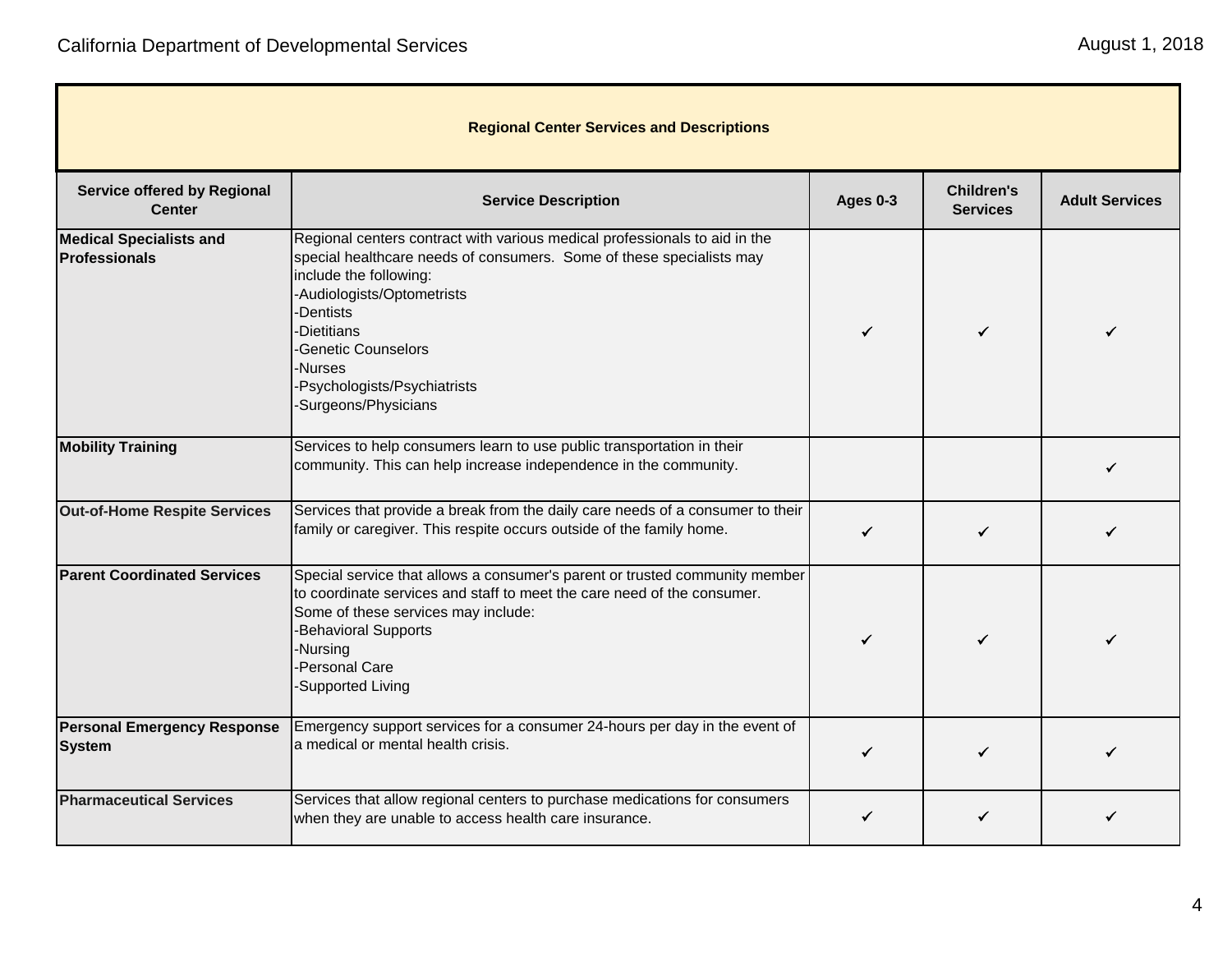T.

| August 1, 2018 |  |  |  |
|----------------|--|--|--|
|----------------|--|--|--|

| <b>Regional Center Services and Descriptions</b>                 |                                                                                                                                                                                                                                                                                                                                                                                                                             |                 |                                      |                       |
|------------------------------------------------------------------|-----------------------------------------------------------------------------------------------------------------------------------------------------------------------------------------------------------------------------------------------------------------------------------------------------------------------------------------------------------------------------------------------------------------------------|-----------------|--------------------------------------|-----------------------|
| <b>Service offered by Regional</b><br><b>Center</b>              | <b>Service Description</b>                                                                                                                                                                                                                                                                                                                                                                                                  | <b>Ages 0-3</b> | <b>Children's</b><br><b>Services</b> | <b>Adult Services</b> |
| <b>Residential Care Homes</b>                                    | Care homes that provide a safe place for consumers to live. They are licensed<br>homes that have 24-hour support staff. There are several different kinds of<br>care homes that support the unique needs of each consumer. Some of these<br>homes may include:<br>-Behavioral care needs<br>Children and adult care homes<br>Elder care needs<br>Medical care needs                                                         |                 | ✓                                    |                       |
| <b>Respite Services - In-Home</b>                                | Services provided in the family home that enable a caregiver or family<br>member a break from the daily care needs of the consumer.                                                                                                                                                                                                                                                                                         | $\checkmark$    | $\checkmark$                         | ✓                     |
| <b>Social/Recreational Services</b><br>and Non-Medical Therapies | Regional centers can offer various ways for consumers to have recreational<br>opportunities and promote wellness through various methods. Some of these<br>services may include:<br>-Camping<br><b>Social Recreational Activities</b><br>-Specialized Art Therapy<br>Dance Therapy<br>-Music Therapy<br>Effective July 1, 2009, therapeutic services were suspended. An exemption<br>may be granted on an individual basis. |                 |                                      |                       |
| <b>Self-Determination</b>                                        | Program options that provide children and adult consumers freedom, control,<br>and responsibility in choosing services and supports to help meet their needs.                                                                                                                                                                                                                                                               | ✓               | ✓                                    | ✓                     |
| <b>Specialized Transportation</b>                                | Regional centers offer a variety of options to help consumers access the<br>community when they are unable to do so on their own. Some of these<br>options may include:<br>-Family member paid transportation<br>-Medical transport<br>-Non-medical transportation<br>Public transportation such as a taxi or city bus                                                                                                      | ✓               | ✓                                    |                       |